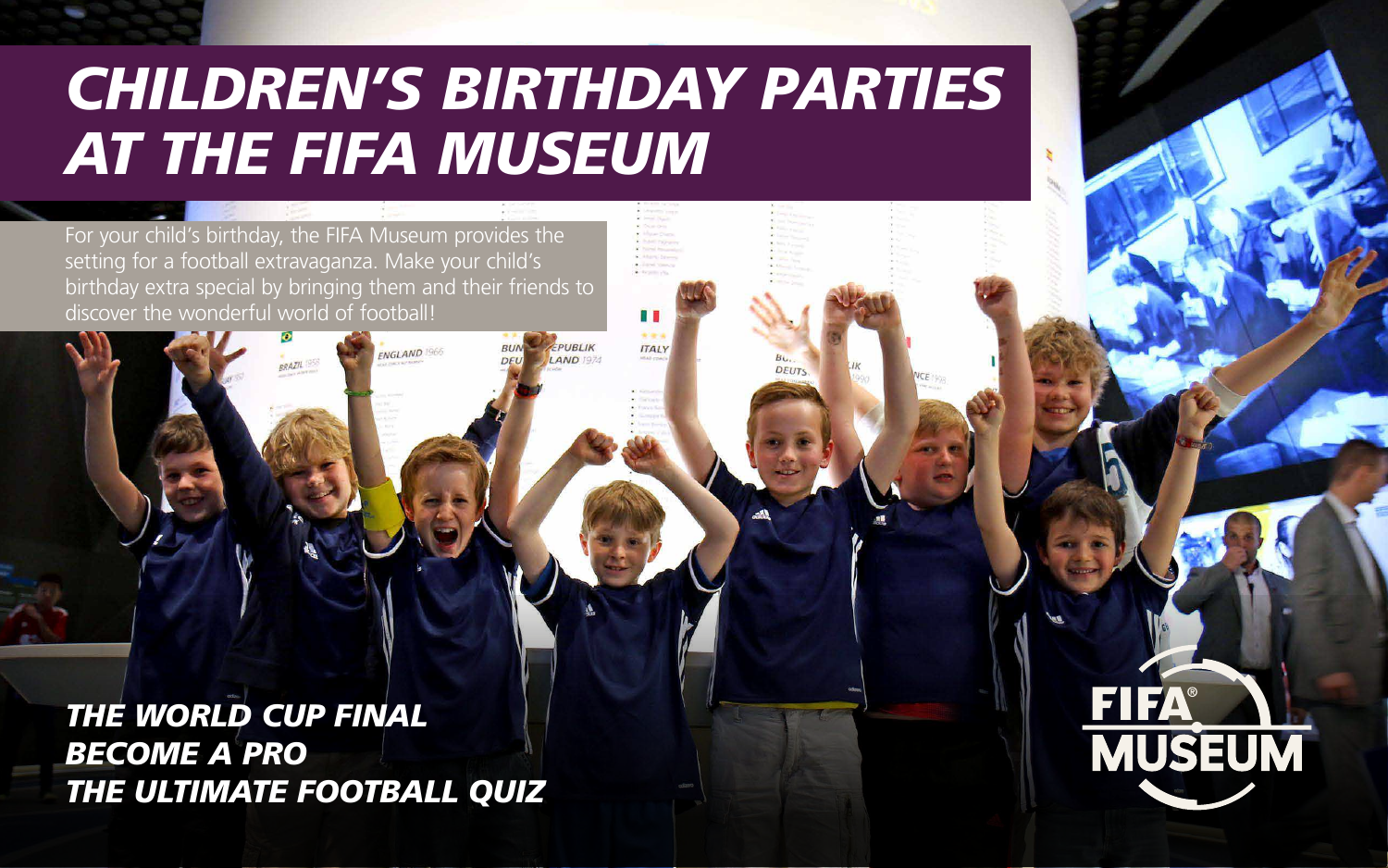Does your child relish a competitive challenge? Imagine two teams facing each other in the World Cup final, each of them putting their team spirit to the test in a series of games. Each game won corresponds to one goal. The team that scores the most goals at the end wins the World Cup final and is allowed to lift the trophy.

# <span id="page-1-0"></span>*THE WORLD CUP FINAL* **CORNER KICK DRIBBLE**

"The World Cup final" is the perfect birthday package for all kids who love playing as well as competing.

## *CHF 440 per group*

For 6 to 15 children, from the age of 6 upwards, ca. 2.5h

# *Included in the price*

- Museum entry (incl. two adults)
- Guided tour with games and tasks
- Surprise gift
- Brownies and syrup

# *Contakt & Reservation*

[events@fifamuseum.org](mailto:events%40fifamuseum.org?subject=Anfrage%20Events) | +41 43 388 25 00

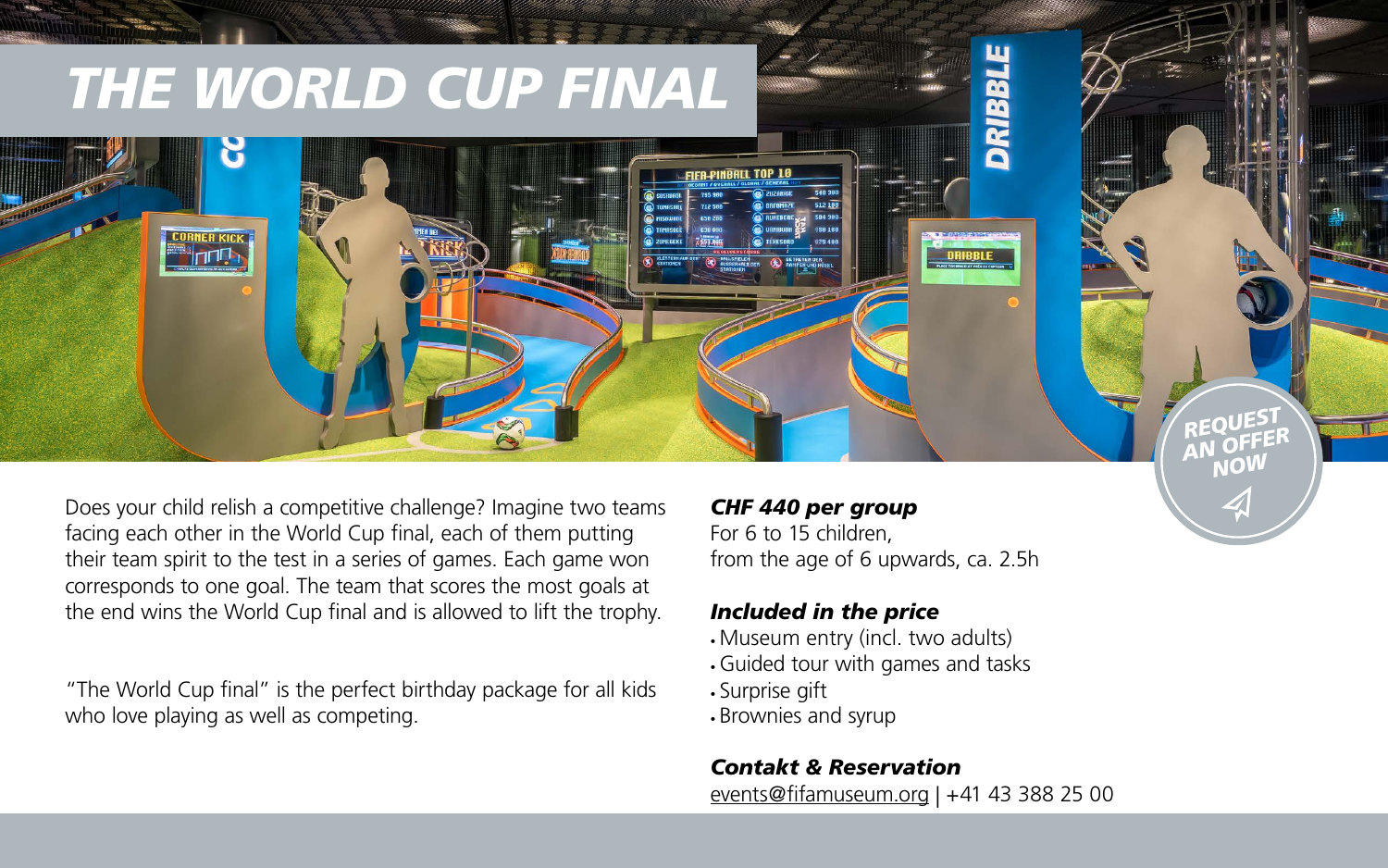amateur team, they want to make it all the way to the top. Together, they answer a host of questions, solve puzzles and make key decisions. Their destiny in their quest to become professionals is in their own hands!



"Become a pro" is the perfect birthday package for all youngsters who love working together to tackle tricky tasks and puzzles.

from the age of 8 upwards, ca. 2.5h

# *Included in the price*

- Museum entry (incl. two adults)
- Guided tour with games and tasks
- Surprise gift
- Brownies and syrup

# *Contakt & Reservation*

[events@fifamuseum.org](mailto:events%40fifamuseum.org?subject=Anfrage%20Events) | +41 43 388 25 00